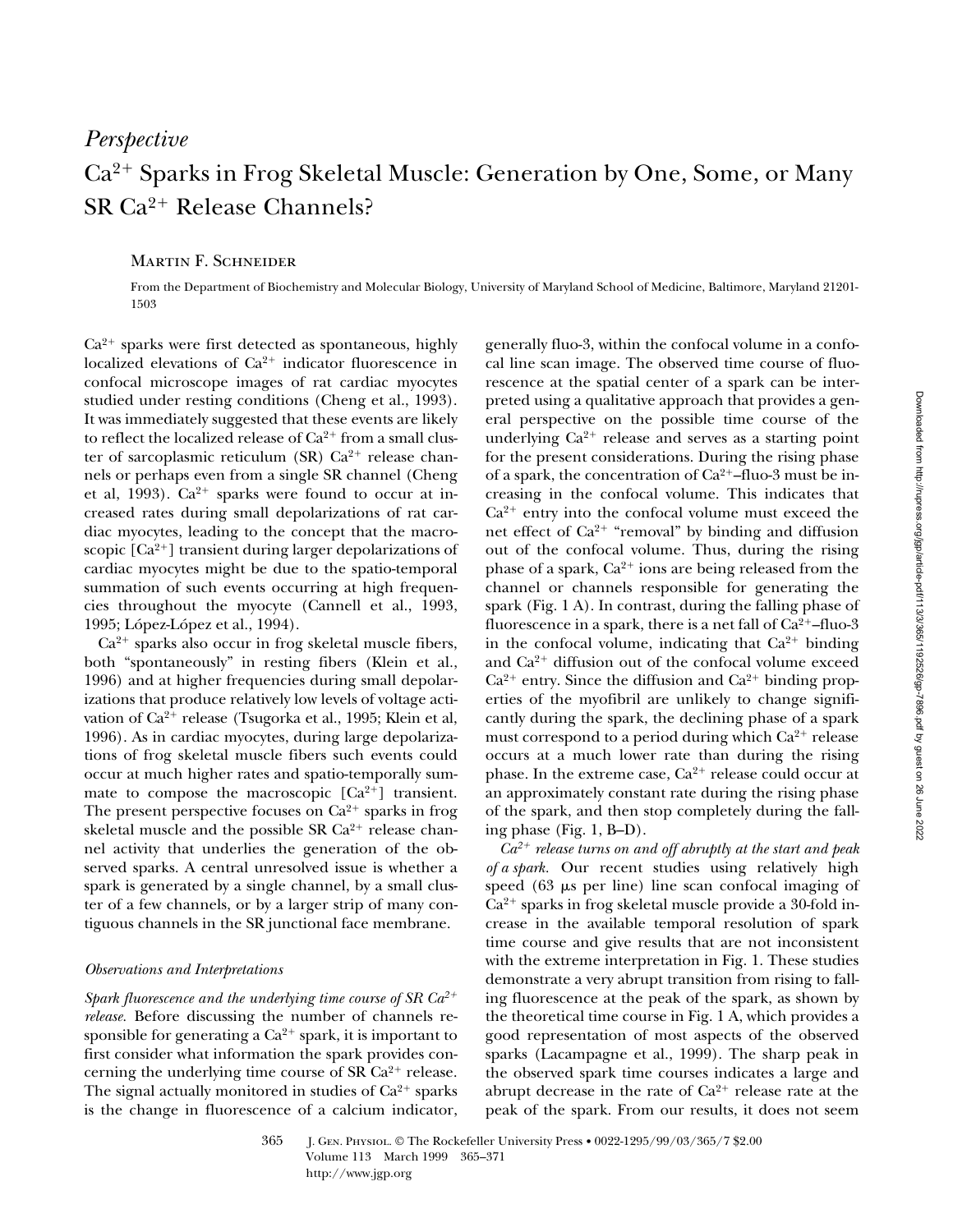

FIGURE 1. Hypothetical alternative patterns of SR  $Ca^{2+}$  release channel activity that could underlie the  $Ca^{2+}$  sparks observed in frog skeletal muscle. (A) Theoretical function representing the relative change in fluorescence  $(\Delta F/F)$  as a function of time  $(t)$  in a typical  $Ca^{2+}$  spark. The line was generated by the function  $\Delta F/F = 0$  before the first vertical dashed line,  $\Delta F/F =$  $A(1 - \exp[-k_1(t - d_1)]$  between the two vertical dashed lines, and  $\Delta F/F = A\{1 - exp[-k_1(d_2 - d_1)]\}$  $\exp[-k_2(t - d_2)] + C$ } after the second vertical dashed line. This function, which has discontinuous derivatives at both its start and peak, systematically closely followed almost all aspects of the time course of  $Ca^{2+}$  sparks recorded experimentally with video rate recording (Lacampagne et al., 1999). The parameter values obtained from a least squares fit of this function to a  $Ca^{2+}$  spark  $(k_1 = 340 \text{ s}^{-1}, k_2 = 214 \text{ s}^{-1}, \text{ and}$  $d_2 - d_1 = 3.3$  ms) were used to generate the theoretical record shown here. (B–D) Three alternative hypothetical classes of activity patterns, either of an individual SR  $Ca^{2+}$  release channel (B) or of a group of three (C) or five (D) channels, that could underlie the observed  $Ca^{2+}$  spark time course. Each individual record represents the time course of current (*i*) through a single channel, with c and o denoting the closed and open state of the channel. Note that the time course of total  $Ca^{2+}$  efflux is approximately the same for each channel activity pattern in B–D.

implausible that release could turn off completely at the peak of a spark. In this case, the rise time of the spark would correspond to the total time that the channel or group of channels generating the spark were open, and the declining phase would be a time during which the release rate were zero. Since the high time resolution studies also demonstrate a rather abrupt transition to a high rate of rise of fluorescence at the start of a spark, the level of  $Ca^{2+}$  release activity underlying the spark also seems to achieve a near maximal rate early in the spark rising phase. In this case, the net level of overall release channel activity in a spark would rapidly jump from zero to a constant rate early in the rising phase, remain approximately constant throughout the rising phase, and then rapidly fall off to zero at

the peak of the spark. As indicated diagrammatically in Fig. 1, this interpretation could correspond to a single channel open for the entire rising phase of the spark (B), multiple channels, each of which remain open throughout the rising phase of the spark (C), or multiple channels that open and close asynchronously and repeatedly during the rising phase of the spark but close within a short interval at the time of peak of the spark (D). In a more general interpretation, the rise time of a spark provides a lower limit for the open time of channels responsible for generating the spark since some channel(s) might open or remain open during the declining phase, even though the rate of release during the declining phase of the spark must have been markedly less than during the rising phase (not illustrated).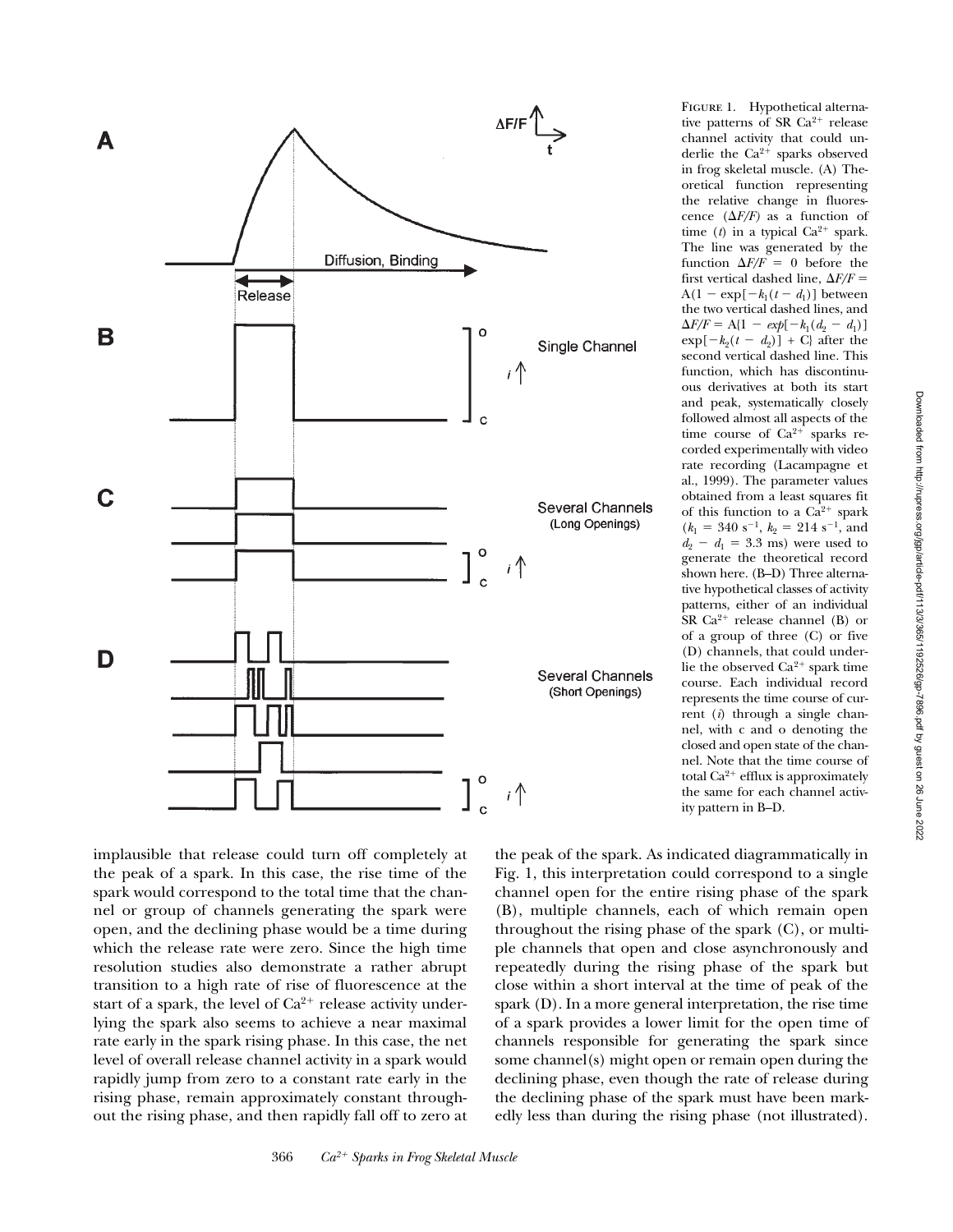The above types of interpretation can be made quantitative through the use of detailed modelling of  $Ca^{2+}$ binding and diffusion in a fiber after release from a channel or group of channels (e.g., Pratusevich and Balke, 1996). These quantitative models indicate that release could abruptly turn on and off at the start and peak of the observed sparks.

*Properties of individual sparks are not obviously incompatible with*  $Ca^{2+}$  *release from a single channel.* The  $Ca^{2+}$  sparks detected in a frog skeletal muscle fiber have an average rise time of 4.6 ms and an average decay time constant of 8.6 ms (Lacampagne et al., 1999) and an average spatial full width at half max of  $\sim$ 1.4–1.5 µm (Lacampagne et al., 1996). The peak change in relative fluorescence  $(\Delta F/F)$  of the larger amplitude events, which are most likely to represent events arising spatially closest to the scan line, is  $\sim$ 1–2. These properties, together with the diffusion and binding properties of the fiber, provide an indication of the amount of  $Ca^{2+}$  released by the channel or channels that generate the spark. It was already pointed out in early reports on cardiac  $Ca^{2+}$ sparks that rough approximations of the amount of  $Ca^{2+}$ released in a spark were not obviously incompatible with channel open times and  $Ca^{2+}$  flux rates of single SR  $Ca^{2+}$  channels in bilayers (Cheng et al., 1993). Using detailed models of the sarcomeric distribution of myoplasmic  $Ca^{2+}$  binding sites together with the diffusion properties of  $Ca^{2+}$  and fluo-3, it is possible to calculate the spatio-temporal distribution of  $Ca^{2+}-fluo-3$ and the resulting  $Ca^{2+}$  spark that would be produced by an assumed time course of  $Ca^{2+}$  release from a point source corresponding to the channel or group of channels generating the spark. These modelling calculations, using reasonable values for the various model parameters and reasonable values for single channel current and channel open time (e.g., 1–2 pA of current for  $\sim$ 10 ms) result in theoretical Ca<sup>2+</sup> sparks that are not obviously incompatible with the observed sparks (Pratusevich and Balke, 1996; Jiang et al., 1998). Thus, based on such calculations alone, it is not necessary to exclude the possibility that a  $Ca^{2+}$  spark could be generated by the  $Ca^{2+}$  released during the opening of a single SR  $Ca^{2+}$  release channel. However, it should be noted that this finding does not imply that  $Ca^{2+}$  sparks are in fact generated by the activity of a single SR  $Ca^{2+}$ release channel, but only establishes that the experimentally observed sparks are not obviously quantitatively inconsistent with the possibility of spark generation by a single channel.

*Spark frequency increases during activation, but spark properties remain constant.* The "spontaneous" sparks observed in frog fibers appear to be ligand-gated events triggered by calcium-induced calcium release (CICR) since the frequency of spontaneous events increases with increased myoplasmic  $[Ca^{2+}]$  and in the presence of caffeine

(Klein et al., 1996), and decreases with increased myoplasmic  $[Mg^{2+}]$  (Lacampagne et al., 1998), all hallmarks of CICR. The sparks initiated by fiber depolarization are voltage-activated events, presumably triggered by activation of voltage sensors (Schneider and Chandler, 1973), the dihydropyridine receptors (Tanabe et al., 1987) in the transverse tubule (TT) membrane of the fibers. One of the salient features of  $Ca^{2+}$  release by both ligand- and voltage-activated  $Ca^{2+}$  sparks in frog skeletal muscle fibers is that the overall level of calcium release appears to be graded by variations of the frequency of occurrence of  $Ca^{2+}$  sparks, but that the individual sparks themselves have similar average properties despite marked differences in their frequency of occurrence. For example, with protocols that use relatively brief repriming of chronically depolarized fibers, the frequency of occurrence of voltage-activated events can be modulated by both the extent of repriming and by the membrane potential of the test depolarization used to activate events after repriming, but neither of these parameters appears to affect the average amplitude or average rise time of the detected events (Lacampagne et al., 1996; Klein et al., 1997). Lowering myoplasmic free  $[Mg^{2+}]$  increases the spontaneous frequency of ligand-gated events, but does not alter the average properties of the individual events (Lacampagne et al., 1998). Thus, the average properties of the individual events appear to be quite constant despite relatively large changes in their frequency.

An interesting implication of these observations is that the opening rates, but not the closing rates, of the channel(s) underlying the spark appear to be modulated during release activation. The opening rate of the channel(s) that initiate the spark must be increased by the voltage or ligand activation that caused the observed increases in spark frequency since spark frequency directly reflects the rate of opening of the channels that initiate the sparks. In contrast, the overall open time of the channels generating the spark, and thus the effective rate of channel closing, appears to be unchanged. The mean amplitude and rise time of the sparks should change in parallel with any changes in the net open time of the channels generating the spark (Fig. 1), but no such changes were observed. Net channel open time could change without a parallel change in the observed spark rise time only for the case of asynchronous opening of multiple channels during the rising phase of a spark (Fig. 1 D), but the spark amplitude would then still vary with changes in the net open time of the channels underlying the spark. However, no changes in mean spark amplitude were observed under the conditions in which spark frequency was markedly increased. Thus, channel closing rates do not seem to be altered under the conditions used for voltage or ligand activation of the sparks.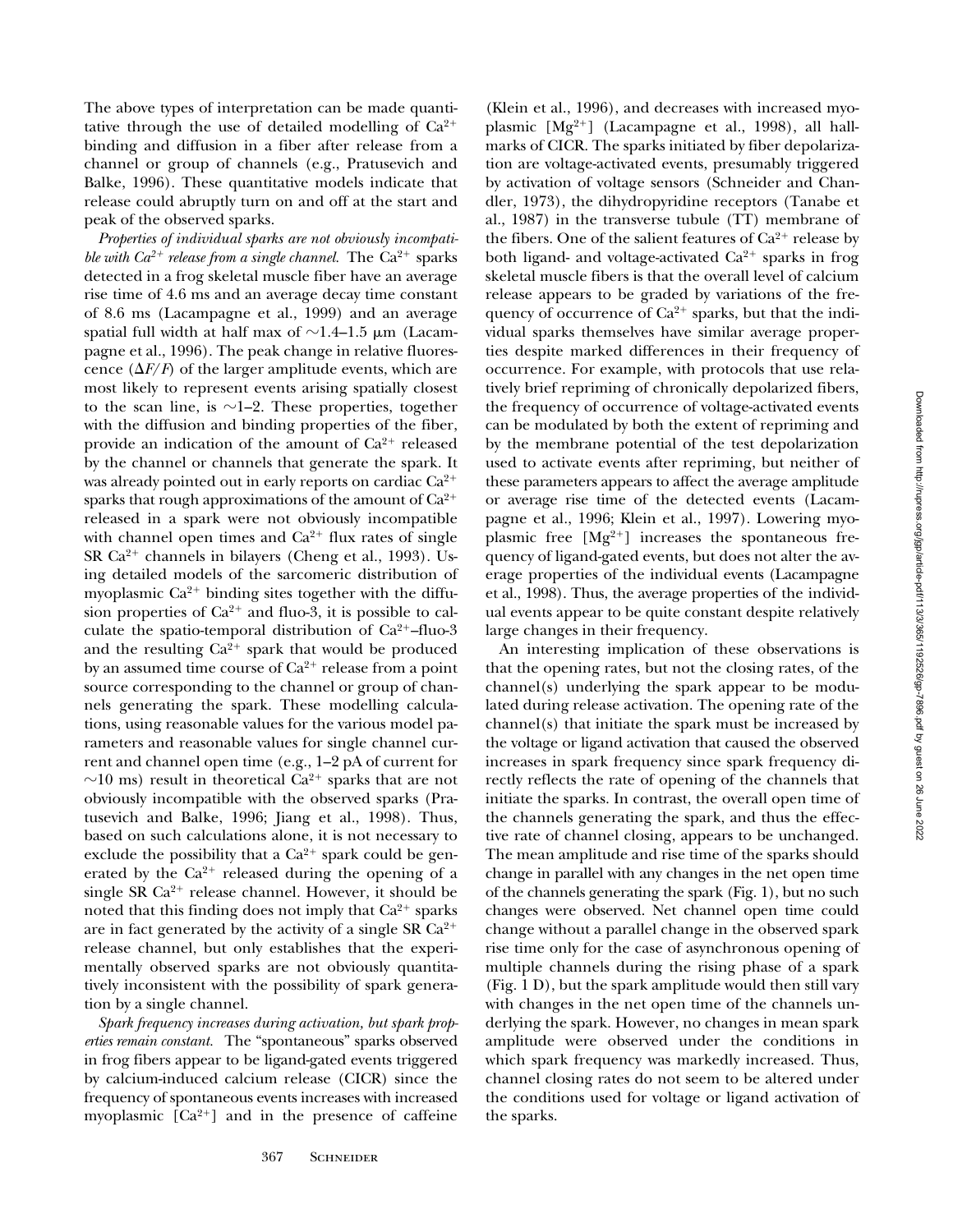In interpreting these results, it is important to bear in mind several technical issues. In the case of both voltage- and ligand-activated sparks, only events occurring at relatively low frequency were examined in order to allow relatively unambiguous identification of individual events. Even in the case of relatively low-event frequencies, there are two other technical issues to consider. First, only events above an arbitrarily selected low-amplitude cut-off were selected for analysis. This cut-off was imposed to avoid including possible noise as events in the analysis of  $Ca^{2+}$  sparks. Second, the amplitude of each observed event is very sensitive to the site of origin of the  $Ca^{2+}$  release source relative to the spatial location of the confocal scan line. Since these relative locations are completely random in our studies, a variation of amplitude is introduced simply by the range of release site locations relative to the scan position. However, despite these two limitations, it would seem that if the actual average amplitude of the sparks did increase with increased frequency of occurrence, then the average amplitude of the sparks detected above the arbitrary cut-off amplitude and arising at random locations relative to the scan line should also have increased. Yet no significant changes in spark amplitudes were detected under these conditions of different spark frequencies. Furthermore, mean spark rise time, which represents the effective duration of  $Ca^{2+}$  release and is less sensitive to differences in spark location relative to the scan line (Pratusevich and Balke, 1996), was also constant under the conditions of different spark frequencies.

*Possible regulation of channel opening or*  $Ca^{2+}$  *release during a spark.* By analyzing sparks that occur repetitively at particular locations at much higher rates than the average frequency over the entire fiber, the limitations of variable spark origin and arbitrary cut-off of event amplitudes discussed in the preceding paragraph can to a large extent be overcome. Such higher frequency events occur spontaneously in cardiac myocytes (Parker and Wier, 1997) and both spontaneously and during depolarization in frog skeletal muscle fibers (Klein et al., 1999) and appear to represent a repetitive mode of spark activation. If these repetitive events are generated by the repeated opening of a given channel or small cluster of channels (Klein et al., 1999), they would all arise at the same spatial site within the fiber. Thus, variation in spark amplitude due to variation in the site of origin relative to the scan line would not be a factor in the relative amplitude of the individual events within a given repetitive train. Analysis of events in such trains indicates an unanticipated lack of smaller events, even when objective procedures are employed to evaluate possible occurrence of unidentified events between identified events (Klein et al., 1999). Examination of the records of repetitive events from cardiac myocytes (Parker and Wier, 1997) also indicates a relative lack of smaller amplitude events. If the

sparks in a repetitive train were generated by the opening of a single channel having a single or multiple exponential open time distribution and if the spark amplitude were directly related to the channel open time, then smaller events would actually be expected to occur more frequently in the train than larger events. Thus, if a single channel is responsible for generating the repetitive sparks, the observed paucity of smaller amplitude events in repetitive trains would indicate the possibility of some sort of regulation of the amount of  $Ca^{2+}$  released by the single channel generating the spark.

Data from our recent high time resolution studies of nonrepetitive  $Ca^{2+}$  sparks may also be consistent with regulation of the amount of  $Ca^{2+}$  released in a spark. In these experiments, we have observed an inverse relationship between the mean rate of rise of fluorescence in groups of sparks having similar rise times and the mean spark rise time, resulting in a constant mean amplitude in groups of sparks having different rise times (Lacampagne et al., 1999). These observations are consistent with the possibility of negative feedback between the local elevation of  $[Ca^{2+}]$  and the continuation of  $Ca<sup>2+</sup>$  release from the channel or channels responsible for generating the spark. Given the complexity of regulation of individual SR  $Ca^{2+}$  release channels (Meissner, 1994), it is not inconceivable that such feedback regulation could occur with a single channel generating a spark. Alternatively, a relatively constant amount of  $Ca^{2+}$  release in different events in a repetitive train could also conceivably occur if multiple SR channels were responsible for generating a spark.

*Are two types of sparks activated during fiber depolarization?* In our original report of the existence of ligand- and voltage-activated sparks in skeletal muscle, the observed amplitude distributions of the sparks initiated by these two types of mechanisms were different (Klein et al., 1996). The spontaneous (i.e., ligand-gated) sparks appeared to correspond to a single population of events, whereas the voltage-activated sparks appeared to correspond to one population of events having the same amplitude distribution as the spontaneous events together with another population of events having an amplitude distribution corresponding to approximately twice that of the spontaneous events. The smaller amplitude voltage-activated events were attributed to the opening of a single SR  $Ca^{2+}$  channel directly by interaction with the voltage sensor. The larger amplitude events were attributed to opening of two channels, one activated directly by the voltage sensor and a second activated by CICR due to the locally elevated  $[Ca^{2+}]$  in the immediate neighborhood of the voltage-activated channel. In this case, at least two channels would have to be involved in generating the population of larger voltage-activated  $Ca<sup>2+</sup>$  sparks. However, in subsequent studies in our laboratory, we have found no obvious differences in the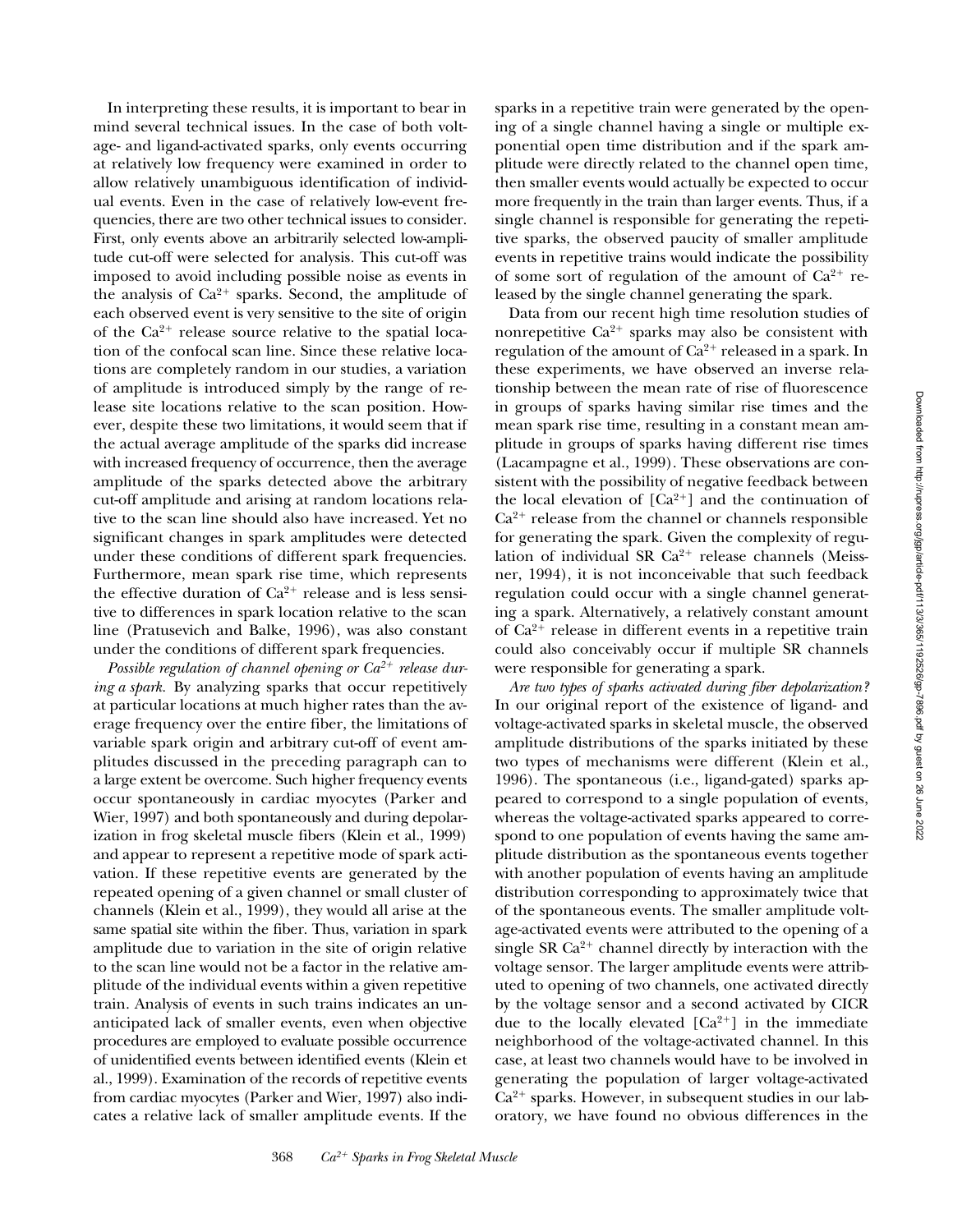mean amplitudes of ligand- and voltage-activated sparks in different fibers. In our initial study (Klein et al., 1996), we employed levels of activation that resulted in the occurrence of relatively large numbers of sparks at relatively high frequencies since we were searching for evidence for the existence of sparks. Although this strategy may have been appropriate for an initial demonstration of the existence of these events, it was not ideal for the detailed characterization of the properties of individual events due to the possibility of events randomly overlapping in space and time. Although the possibility of chance overlap of random independent events was discounted in our original report, our estimate of the probability of random overlap did not include possibly overlapped events in the estimate of the total event rate used for the calculation. Based on our subsequent experience, it now seems possible that the event rate during the depolarizations in our initial study may have been too high to permit accurate determination of the properties of isolated individual sparks. Thus, the question of the relative amplitudes of ligand- and voltage-activated events in the same fibers should probably be reexamined using lower event rates during fiber depolarization.

Studies using relatively small depolarizations together with pharmacological approaches to selectively modulate a possible CICR component of voltage-activated sparks in frog skeletal muscle fibers have supported the concept of smaller events during depolarization being directly activated by the voltage sensor and larger events having an additional contribution due to local CICR (Shirokova and Ríos, 1997). It will be important to rule out various alternative interpretations, such as possible modulation of channel open time and/or channel conductance or of SR  $Ca^{2+}$  content due to the pharmacological agent in these or other studies using pharmacological interventions in which changes in average properties of individual sparks are detected. Finally, it is possible that RyR1 and RyR3, the two different mammalian skeletal muscle ryanodine receptor (RyR) isoforms that both have homologues expressed in frog skeletal muscle, may play different roles or release different amounts of  $Ca^{2+}$  in the generation of  $Ca^{2+}$  sparks. The failure to detect  $Ca^{2+}$  sparks in adult rat skeletal muscle (Shirokova et al., 1998), which expresses only RyR1, and the observation that expression of RyR3 but not RyR1 causes the appearance of  $Ca<sup>2+</sup>$  sparks in myotubes from a myogenic cell line lacking any RyR expression (Ward et al., 1999) point to different properties of these two isoforms and to the possibility that one or more RyR3  $Ca^{2+}$  channels or their frog homologue may be required for the production of a detectable  $Ca^{2+}$  spark in skeletal muscle. If coordinated activity in both types of RyR channels is involved in the generation of some sparks in frog muscle fibers, then at least these sparks must require two or more channels.

Could a single SR Ca<sup>2+</sup> channel trigger a multichannel re*lease unit?* Under conditions of low average rates of occurrence of  $Ca^{2+}$  sparks as used in our recent experiments, it seems likely that each voltage-activated spark is initiated by the activation of the SR channel controlled by a single TT voltage sensor and that each ligand-activated event is initiated by the opening of a single SR  $Ca^{2+}$  release channel by CICR. Thus, if a spark involves the opening of multiple SR  $Ca^{2+}$  release channels, the single channel that opens to initiate the spark must activate one or more neighboring channels, presumably by CICR. These channels could in turn activate additional neighboring channels, which in principal could continue until all the SR channels along an entire region of continuous TT–SR junctional couplings were activated. For the typical relatively brief sparks having a rising phase of a few milliseconds duration, it might be imagined that the propagation of activation would have to occur rapidly at the start of the rising phase, and that the rising phase would end as the channels close in near synchrony, possibly by calciumdependent inactivation. This general type of propagated activation scheme involving many SR  $Ca^{2+}$  channels has been simulated using a model of possible local  $Ca<sup>2+</sup>$  signalling within the TT–SR junctional region (Stern et al., 1997). Thus, the possibility that activity of many SR channels coupled by CICR underlies a spark is not theoretically inconsistent with initiation of the spark by activation of a single channel.

In considering the possibility of propagation of activation by CICR from the SR channel to a channel along a strip of TT–SR junctional contact, it is relevant to reiterate that lowering myoplasmic  $[Mg^{2+}]$ , which decreases the inhibitory influence of  $Mg^{2+}$  on CICR, increases the frequency of spontaneous sparks but does not alter the mean amplitude or mean rise time of the sparks (Lacampagne et al., 1998). These observations indicate that the number of SR channels contributing to a spark does not seem to be influenced by  $[Mg^{2+}]$ . Thus, if propagation of activation from the SR channel to a channel along the junctional region by local CICR is responsible for generating the spark, the number of channels activated by propagation along the TT–SR junctional strip does not seem to be significantly affected by alterations in  $Mg^{2+}$  inhibition of CICR. One explanation could be that the safety factor for propagation is sufficiently high that all SR channels in the strip are activated at all levels of  $[Mg^{2+}]$  tested so that activation was essentially "all or none" at the level of an individual junctional strip. Alternatively, propagation along the junctional strip may in fact not occur, in which case each spontaneous spark would be generated by the opening of only a single SR channel by CICR.

*Could a single SR Ca2*1 *channel maintain prolonged release in many other channels?* We have observed that applica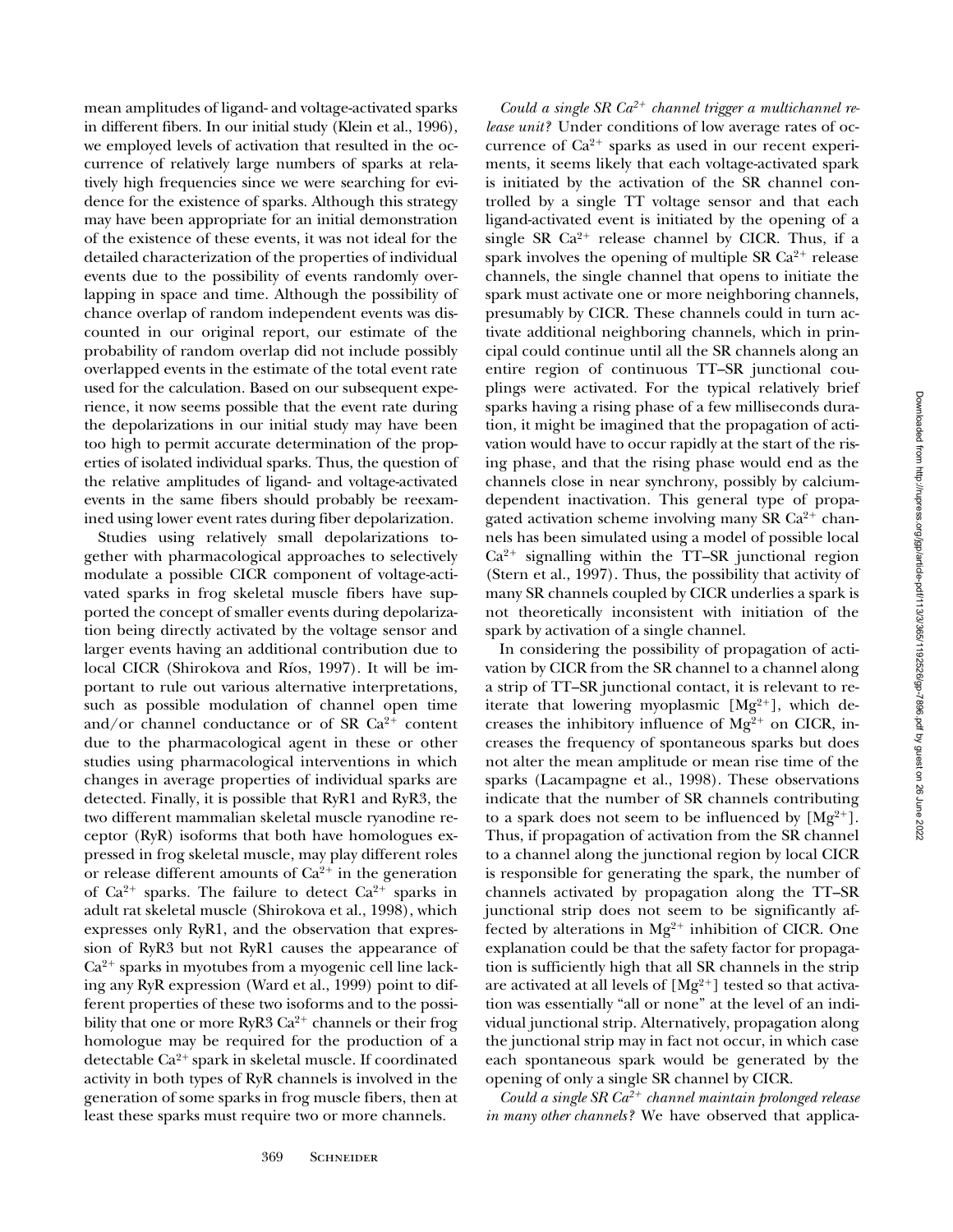tion of Imperatoxin A (IpTx<sub>a</sub>) to a permeabilized frog muscle fiber causes the appearance of prolonged  $Ca^{2+}$ sparks having durations of several hundred milliseconds or longer (Shtifman et al., 1999). Since IpT $x_a$  is known to produce similarly prolonged subconductance openings (about one-third conductance of normal channel opening) of individual SR  $Ca^{2+}$  release channels incorporated in lipid bilayers (Tripathy et al., 1998), possibly by acting as an analogue of the 2–3 cytoplasmic loop of the TT dihydropyridine receptor/voltage sensor, it seems likely that the prolonged sparks observed in the presence of  $IpTx_a$  were generated by the prolonged opening of a single SR channel to a subconductance state. The very long duration sparks initiated by IpT $x_a$  were also smaller in amplitude than normal short-duration events observed in the same fibers. These observations raise the interesting question of whether the prolonged toxin-induced opening of a single SR channel could maintain the opening of many other SR channels without the other channels inactivating. Alternatively, the prolonged toxin-induced sparks could be readily explained if toxin-induced sparks are generated by the prolonged opening of only the single channel interacting with the toxin. In this case, the observation that the amplitude of the toxin-induced event is smaller then that of a brief toxin-independent spark, together with the fact that  $IpTx_a$  produces a subconductance state when applied to isolated SR channels, could indicate that the normal sparks observed in the absence of toxin could also be generated by the opening of a single SR  $Ca^{2+}$  release channel, but to the full

conductance state and only for a few milliseconds.

#### *Conclusion*

Based on the various considerations presented above, it does not appear that we can yet exclude the possibilities that either one or many channels are involved in the generation of a  $Ca^{2+}$  spark. If a single channel is responsible for generating a spark, the single channel must have appropriate feedback regulation so as to account for the reproducible spark amplitude and relative lack of small events during the repetitive spark gating mode observed at occasional triads. On the other hand, the very prolonged small amplitude sparks observed in the presence of  $IpTx_a$  are readily explained on the basis of prolonged subconductance opening of a single toxin-bound channel. If many channels are involved in the normal, short duration voltage- or ligandactivated spark, they would have to open and close in close synchrony, or burst over the same few milliseconds time interval to account for the abrupt start and peak of the observed spark time course. If many channels are involved in a short spark, it would also seem to be necessary for a single open channel to have the capability of maintaining long duration opening of at least some of the other channels involved in the short spark to account for the long duration events produced by IpT $x_a$ . It will be an interesting challenge to try to resolve these still viable important alternative possibilities as to the channel activity pattern underlying the  $Ca^{2+}$ sparks observed in frog skeletal muscle.

*Original version received 9 December 1998 and accepted version received 20 January 1999.*

## references

- Cannell, M.B., H. Cheng, and W.J. Lederer. 1993. Spatial non-uniformities in  $[Ca^{2+}]$ <sub>i</sub> during excitation-contraction coupling in cardiac myocytes. *Biophys. J.* 67:1942–1956.
- Cannell, M.B., H. Cheng, and W.J. Lederer. 1995. The control of calcium release in heart muscle. *Science.* 268:1045–1049.
- Cheng, H., W.J. Lederer, and M.B. Cannell. 1993. Calcium sparks: elementary events underlying excitation–contraction coupling in heart muscle. *Science.* 262:740–744.
- Jiang, Y.-H., M.G. Klein, and M.F. Schneider. 1998. Numerical simulation of Ca<sup>2+</sup> "sparks" in skeletal muscle. *Biophys. J.* 74:A269.
- Klein, M.G., H. Cheng, L.F. Santana, Y.H. Jiang, W.J. Lederer, and M.F. Schneider. 1996. Two mechanisms of quantized calcium release in skeletal muscle. *Nature.* 379:455–458.
- Klein, M.G., A. Lacampagne, and M.F. Schneider. 1997. Voltage dependence of the pattern and frequency of discrete  $Ca^{2+}$  release events after brief repriming in frog skeletal muscle. *Proc. Natl. Acad. Sci. USA.* 94:11061–11066.
- Klein, M.G., A. Lacampagne, and M.F. Schneider. 1999. A repetitive mode of activation of discrete  $Ca^{2+}$  release events  $(Ca^{2+}$ sparks) in skeletal muscle fibres. *J. Physiol. (Camb.).* 515:391–411. Lacampagne, A., C.W. Ward, M.G. Klein, and M.F. Schneider.

1999. Time course of individual  $Ca^{2+}$  sparks in frog skeletal muscle recorded at high time resolution. *J. Gen. Physiol.* 113:187–198.

- Lacampagne, A., M.G. Klein, and M.F. Schneider. 1998. Modulation of the frequency of spontaneous sarcoplasmic reticulum  $Ca^{2+}$  release events ( $Ca^{2+}$  sparks) by myoplasmic [Mg<sup>2+</sup>] in frog skeletal muscle. *J. Gen. Physiol.* 111:207–224.
- Lacampagne, A., W.J. Lederer, M.F. Schneider, and M.G. Klein. 1996. Repriming and activation alter the frequency of stereotyped discrete Ca<sup>2+</sup> release events in frog skeletal muscle. *J. Physiol. (Camb.).* 497:581–588.
- López-López, J.R., P.S. Shacklock, C.W. Balke, and W.G. Wier. 1994. Local, stochastic release of  $Ca^{2+}$  in voltage-clamped rat heart cells: visualization with confocal microscopy. *J. Physiol. (Camb.).* 480:21–29.
- Meissner, G. 1994. Ryanodine receptor/ $Ca^{2+}$  release channels and their regulation by endogenous effectors. *Annu. Rev. Physiol.* 56: 485–508.
- Parker, I., and W.G. Wier. 1997. Variability in frequency and characteristics of Ca2+ sparks at different release sites in rat ventricular myocytes. *J. Physiol. (Camb.).* 505:337–344.
- Pratusevich, V.R., and C.W. Balke. 1996. Factors shaping the confocal image of the calcium spark in cardiac muscle cells. *Biophys. J.*